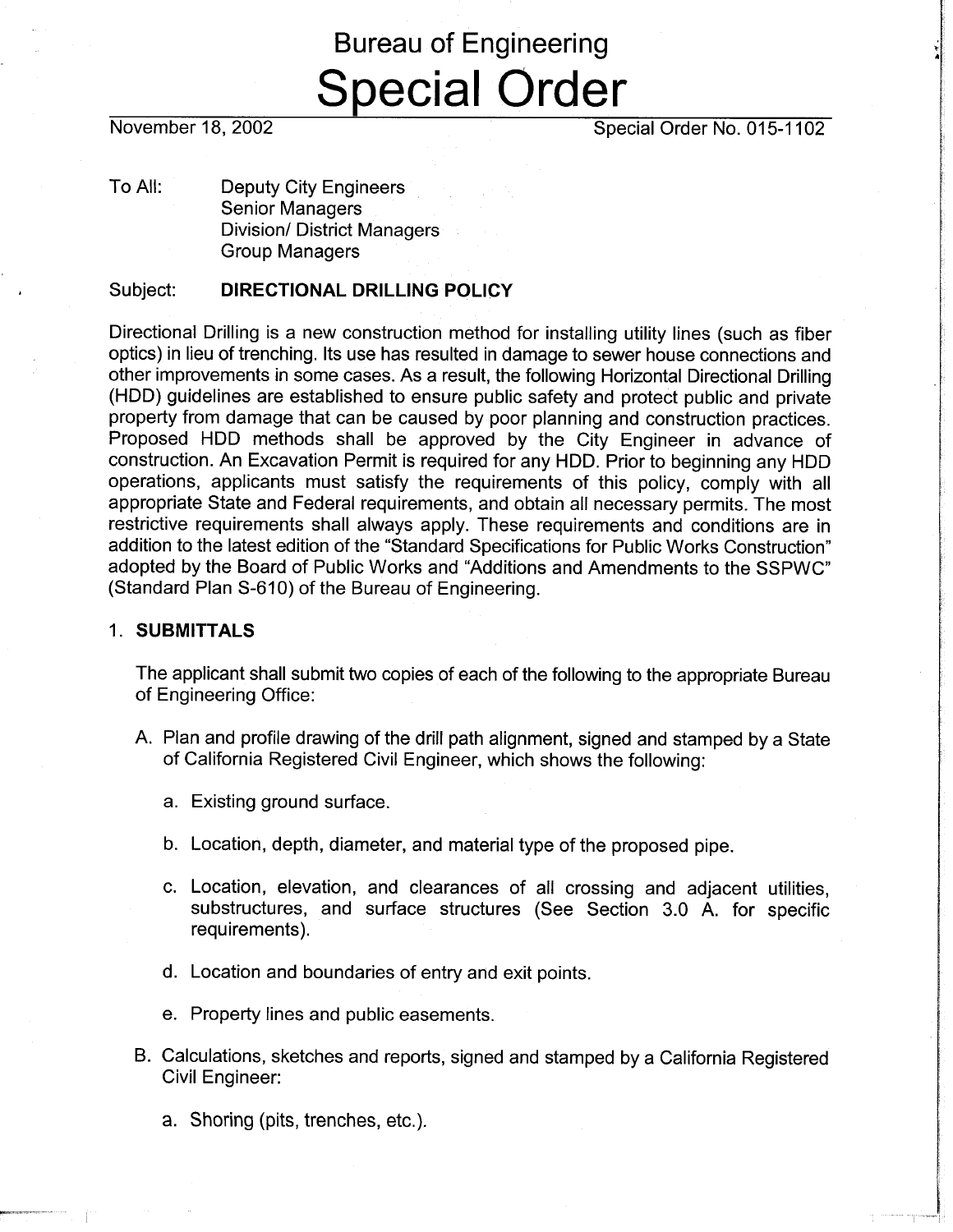- b. Pipe strength.
- c. Geotechnical report (required for pipes larger than six inches in diameter and recommended for pipes smaller than six inches in diameter).
- C. Within 90 days after completion of work, accurate electronic as-built drawings shall be submitted. These drawings shall be in AutoCAD format or a similar format approved by the City Engineer. If the as-built drawings are not received within 90 days, no additional permits will be issued to the applicant until completed drawings are submitted.

### 2. **INFORMATION REQUIRED ON-SITE**

The following information shall be retained at the job site at all times and shall be made available to City of Los Angeles personnel.

A. Geotechnical report

- a. A geotechnical report is required for all HDD operations and must be available on site where the pipe is greater than six inches in diameter. For all other HDD operations, a geotechnical report is not required, but is recommended in which case a copy should be available on site.
- b. The geotechnical report shall be prepared and signed by a State of California Registered Civil Engineer with documented expertise in the field of geotechnical engineering.
- c. The report shall provide drilling fluid recommendations as well as general reaming operation recommendations and limitations.
- d. The report shall also include recommendations of methods to avoid ground heave and escape of drilling fluid to the ground surface, and a contingency plan should they occur.
- e. Boreholes or test pits should be located at approximately 250 to 400 feet intervals where a proposed installation is greater than 1000 feet in length. Additional boreholes or test pits should be considered if substantial variation in soil conditions are encountered, or at the discretion of the Civil Engineer.
- B. Pipe information (See Section 3.0 B. for specific requirements.)
	- a. Material (HDPE, steel, etc.), length, diameter, wall thickness, joint system.
	- b. Detailed pipe calculations, confirming ability of product pipe to withstand installation loads and long term operational loads, including hydrostatic pressures.
	- c. Reamer diameter.
	- d., Minimum radius of curvature.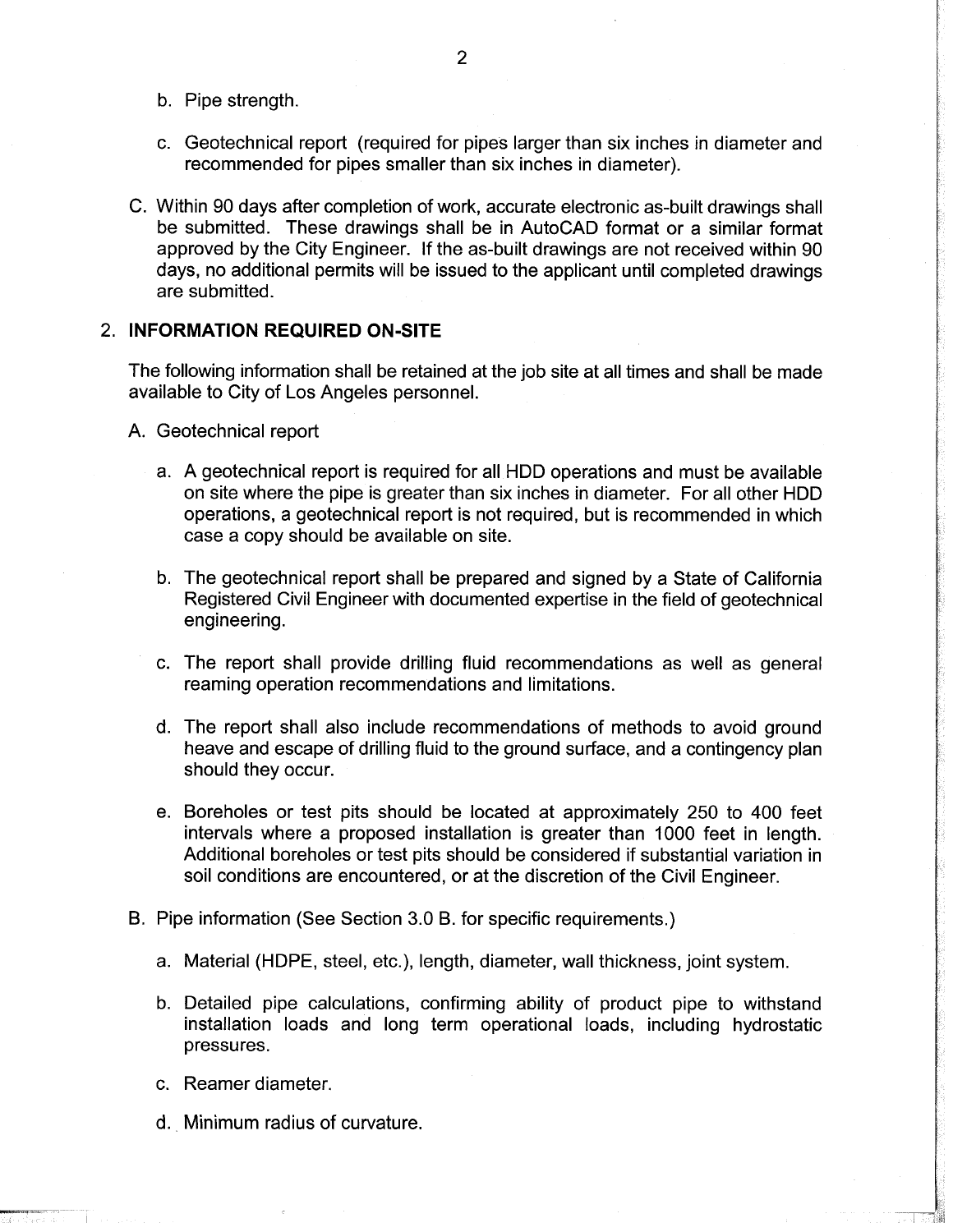- e. Maximum entry angles.
- C. Drilling fluid information
	- a. Drilling fluid viscosity and density (based on Geotechnical Report recommendations).
	- b. Material Safety Data Sheet (MSDS) for drilling fluid.
	- c. Drilling fluid pumping capacity, pressures, and proposed flow rate.
	- d. Method of slurry containment.
	- e. Method of recycling drilling fluid and spoils (if applicable).
	- f. Method of transporting drilling fluids and spoils off site
- D. Type of locating / tracking method (See Section 3.0 C. for specific requirements.).
- E. HDD equipment to be used, its capability, and tolerances (Equipment and methods shall conform to the Geotechnical Report conclusions and recommendations.).
- F. Ground surface movement monitoring plan (settlement or heave).
- G. Contingency and/or emergency plan for inadvertently boring into a live power line, natural gas line, water line, sewer line, storm drain, fiber optic cables, or any other substructure.
- H. Storm Water Pollution Prevention Plan (if applicable).
- I. Traffic control plan approved by the City of Los Angeles Department of **Transportation**

#### **3. SPECIFICATIONS**

- A. Protection of pavement and other utilities
	- a. All crossing utilities, including sewer laterals, shall be exposed using vacuum excavation, hand excavation, or other approved potholing method to confirm depth. If the size of the substructure is unknown, or if the substructure is larger than 6-inches, the depth to the bottom shall also be determined. All parallel utilities within five feet of the proposed drill path shall also be exposed.
	- b. Damage to other substructures.
		- 1. If a substructure is damaged by any portion of the HDD operation by puncture or direct contact, the permittee will be responsible for repairing the damage to the satisfaction of the utility owner, without regard to the amount of time elapsed since the drilling operation was conducted.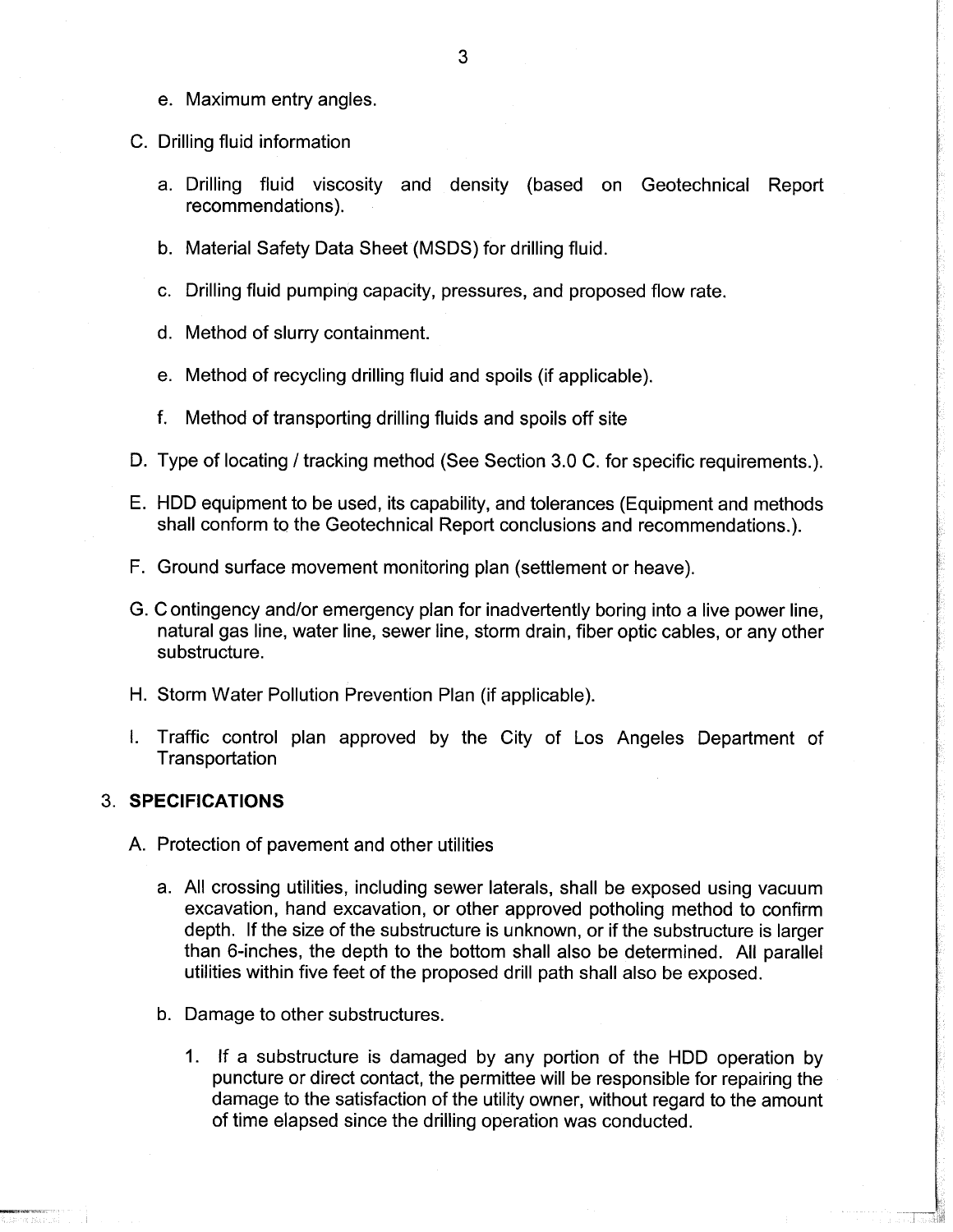- 2. The permittee will be responsible for repairing any other damage attributed to the HDD operation for a period of one year from completion of the work.
- 3. All repairs shall commence within 24 hours of the notification of the damage and be completed within a reasonable time. The cost of all repair work, including permit fees, will be borne by the permittee.
- 4. All emergency repairs shall commence immediately.
- 5. If the owner of the damaged utility chooses to do the repair work, the permittee shall reimburse the utility owner for all associated costs.
- c. All surfaces affected by the work shall be restored using the same standards that are required for traditional open excavation work. All pavement markings in the project area showing locations of crossing or adjacent utilities shall be removed by sandblasting.
- d. Unless otherwise approved in writing, construction materials or other debris may not be stockpiled on the street. All drilling fluids, slurries, and spoils shall be removed before they become a nuisance, stain the pavement, enter any private property or enter the storm drain system, or sewer system.

| <b>Minimum Depth Of Cover And Clearances</b> |                                |                                                                        |
|----------------------------------------------|--------------------------------|------------------------------------------------------------------------|
| <b>Pipe Diameter</b><br>(in)                 | Minimum Depth of<br>Cover (ft) | Minimum Clearance from Substructures (ft)<br>(horizontal and vertical) |
| $6$                                          |                                |                                                                        |
| $6 - 14$                                     |                                |                                                                        |
| 14-24                                        |                                |                                                                        |
| >24                                          | 10                             |                                                                        |

e. See table below for minimum depth of cover and substructure clearances.

- B. Pipe design criteria.
	- a. General: When conveying sanitary sewage or storm/urban runoff, only High Density Polyethylene (HDPE) may be used. For all pipes, show details for joining the newly installed pipe to existing junction, structures, accesses, maintenance holes etcetera.
	- b. HDPE pipe.
		- 1. Resins s hall b e C ity-approved structural rated resins as listed in Figure H211.41A of the Bureau of Engineering's Structural Design Manual.
		- 2. For calculation purposes, soil loads shall be considered as dead loads and a minimum factor of safety of two shall be applied to allowable stresses.
		- 3. Only full-strength butt-fused joints shall be used.